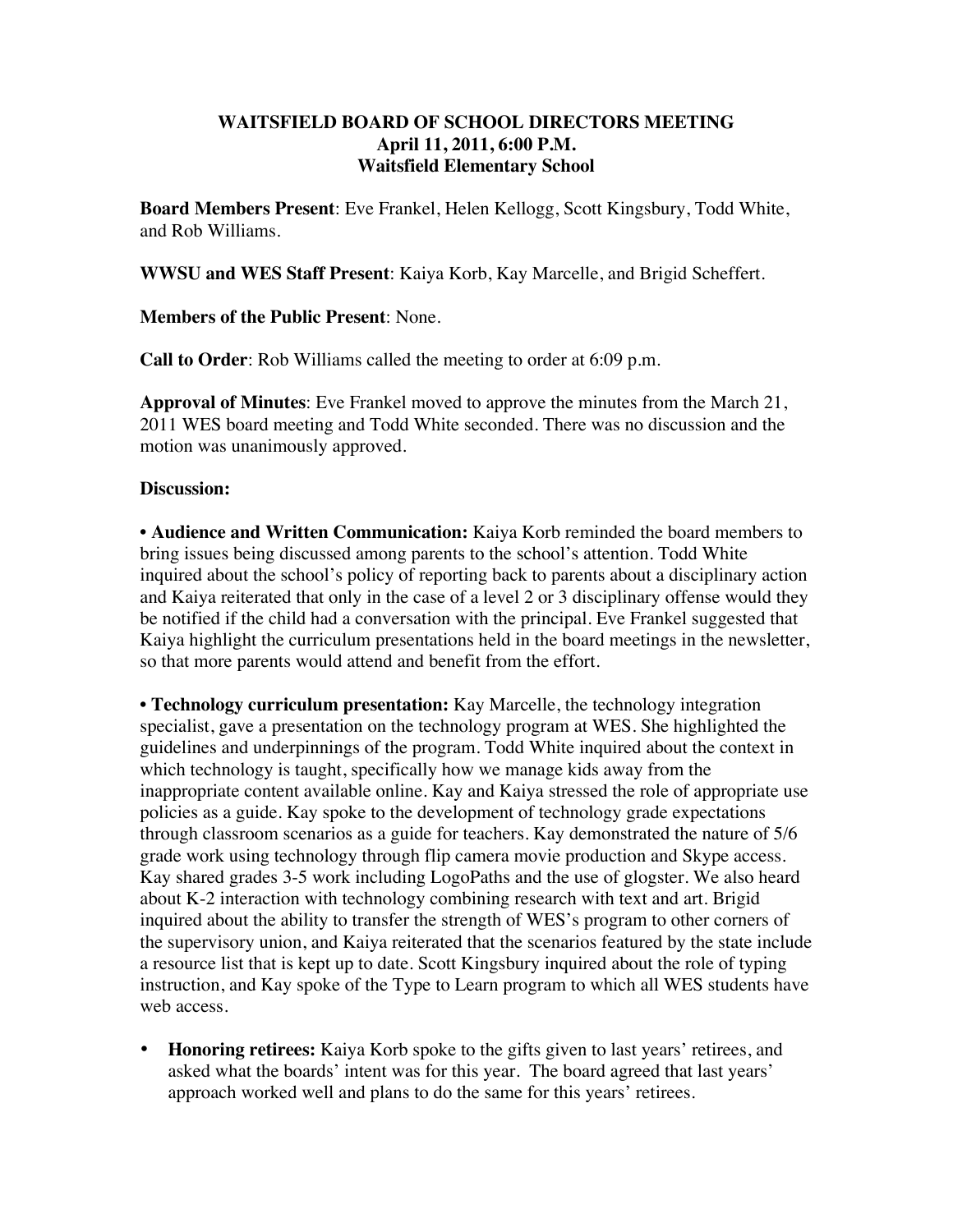• **Facilities plans: summer:** Kaiya Korb reviewed the capital improvement plan and the available fund balance. She noted that the 2011/2012 plan does not include lighting retrofits, which are currently being promoted by Efficiency Vermont and given great discounts, as well as much needed insulation work outlined in our energy audit. Kaiya sought board approval to explore the larger expenses involved with these two. Scott Kingsbury made a motion to approve the use of up to \$1,000 for the development of a lighting efficiency audit. Rob Williams seconded and the motion was unanimously approved. Scott Kingsbury stressed the importance of insulation given the assessment made this past winter, which spoke of significant opportunity for improvement. Kaiya suggested that we also solicit bids for the essential insulation work. Kaiya expressed interest in continuing the tile replacement work. Rob Williams moved to approve the use \$4,050 for this ongoing project. Eve Frankel seconded and the motion was unanimously approved. Kaiya also noted the need for replacement trim in key locations around the school. Helen Kellogg made a motion to approve the trim replacement not to exceed \$8,000. Todd White seconded the motion and it was unanimously approved.

## **Reports:**

• **Financial reports:** Kaiya Korb spoke to a decrease in the fund balance due to the cost of long term substitutes and some increases in health plan coverage. Also, there are increases in the contracted services line from a larger than average number of special education evaluations and an increase in base costs of ongoing contracted services.

• **Principal's report:** Kaiya Korb reported that WES is now signed up for custodial products through a purchasing group, which will yield savings. This approach is also being applied to school supplies. Kay Marcelle and the PTA are planning a media night to educate about being media savvy parents. Meetings between staff around other school improvement subcommittees will be moving forward this spring. Kaiya spoke to recent lunchroom behavioral issues and to the staff's approach of reminding and supporting the children in meeting the agreed upon expectations.

• **Superintendent's report:** Her grandson Alec is doing well and getting stronger every day. Employment contracts are being worked up and getting out district wide. Bill H431 will require that employers go back 10 years of employment history in a written response for anyone slated to work with vulnerable populations, which includes schools. This represents a significant amount of work starting July 1, 2011. The job description manual is underway to create consistency across similar jobs in the district. Policy work continues. Brigid Scheffert will circulate the report of her work and the evaluation of her work for our collective view and understanding, as it will form upcoming decisions. *To district or not to district*, that is the question. Transportation, food service, facilities, special education, and purchasing are the key areas for savings through cooperative and consolidated purchasing. A well-respected team from Randolph has offered to share their experience and insight on consolidation with Brigid and Michelle Baker.